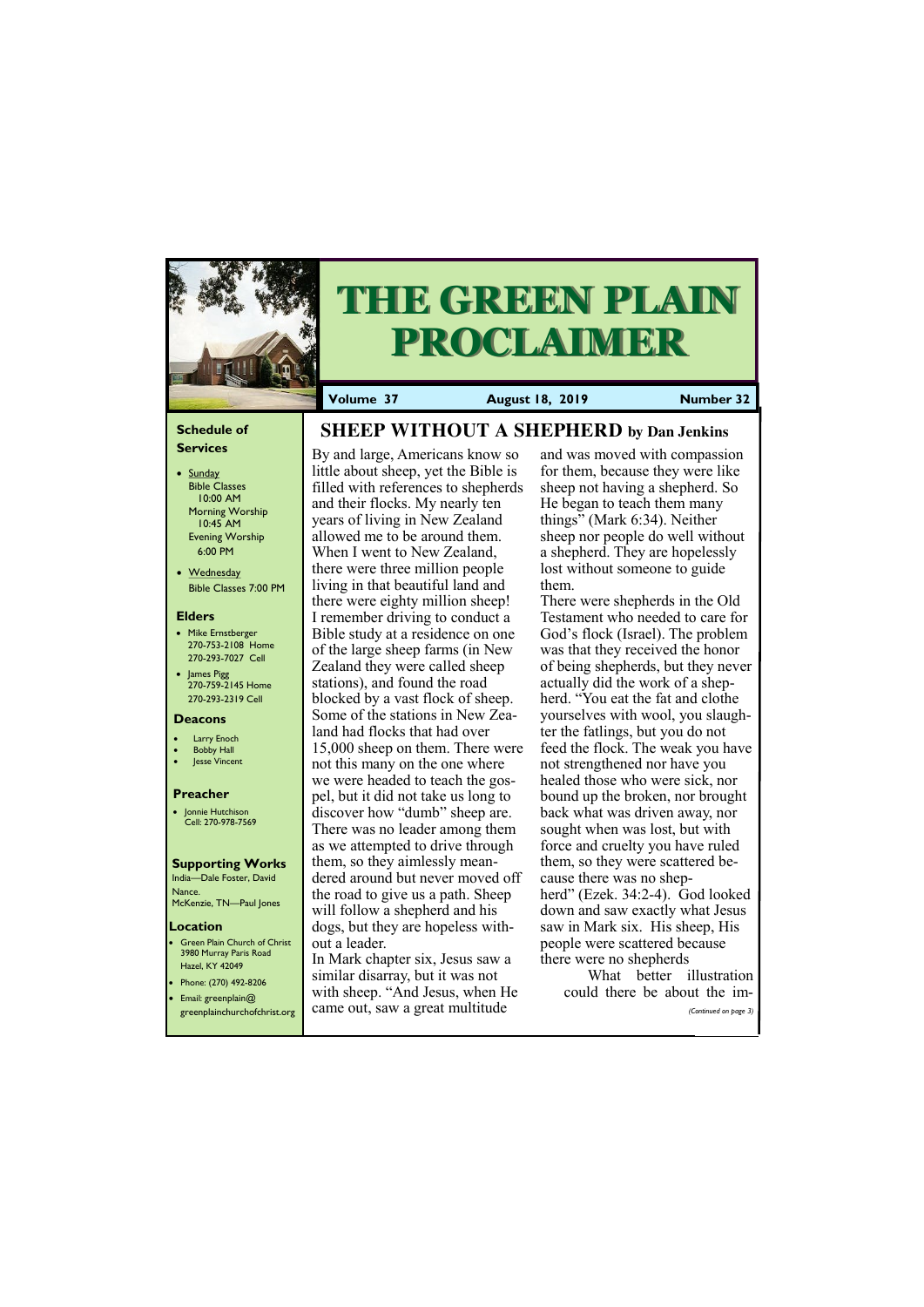# NEWS AND NOTES

- *REMEMBER IN PRAYER: Green Plain members*: Peggy Jarvis, Rex and Margaret Enoch, Will Ed and Faye Travis , Mary Crutchfield, Vickie and Kaitlyn Canter, Joanne Barnes, Maxine Pool, Hayes Grady, Jim Fielder, Larry Enoch and Jesse and Mary Vincent.
- **Family and Friends:** Betty Pond, Byron White, Meredith Enoch, Kenneth Mizell, Walter Bryars, Ann Workman, Will Winchester, Maryanne Stubblefield, Annie Lyons, Jim Hutson, Janice Canter, Maryanne Pedigrew, Dale Foster, Thomas Cooker, , and Andrea Phillips.
- **Mark Your Calendar**: *Fall Gospel Meeting* with Victor Eskew is scheduled for September 8-12. Fall session of the *School of Biblical Studies* will be conducted for eight consecutive Monday beginning on September 16th.
- **OUR SUYMPATHY:** Most of us know Will and Nancy Winchester. We were saddened to hear of the death of Nancy this past week. She was a faithful companion to Will T. and a diligent worker in the kingdom of the Lord for many years. Our sympathy is extended to Will T. and all the family. "Blessed are the dead who die in the Lord from now on.'" Yes," says the Spirit,"that they may rest from their labors, and their works follow them." -Revelation 14:13,
- **Pantry items for <u>August</u>** 4—Peanut Butter; 11—Apple Sauce 18—Canned fruit juices; 25—Canned Peas.
- Remember our **snacks for the hospital program** and place your items in the baskets in the lobby.
- **PASS IT ON!** When you have finished reading this bulletin, why not pass it on to a loved one, friend or neighbor. Use this as a tool to spread the gospel. Or, pick up extra copies to hand or mail to others.
- **See our Facebook page** for announcements, updates and articles. Access to past editions of this bulletin are available on our website at http://greenplainchurchofchrist.org.
- **Mission Work:** Please continue to pray for the preachers this congregation is supporting in India and for Dale Foster, Ronnie Gootan, David Nance, Mike Kiser and Paul Jones in their respective works.
- Watch **"A Bible Answer"** each Sunday morning at 8:00 am on WQWQ TV in Paducah, KY. This program is also available on their website at abibleanswertv.org and on GBN and YouTube**.**
- **August 2019 Anniversaries:** ;**13th Gail & Jonnie; Birthdays: 4th Teresa Enoch; 10th Brent Morris;** Please let us know if we have left anyone out*.*



**Page 2**

*BIBLE RESEARCH QUESTION*

**This Week: Who is described as "an eloquent man and mighty in the Scriptures" but knew only the baptism of John?**

**Last Week**: *What illustration does the Bible use to describe the unexpected time of the second coming of the Lord?* 

**nswer:** His coming will be like that of the com-

| $\mu$ and $\mu$ of a line committee. While the dimensional contract $\mu$<br>$\ln$ ing of a thief in the night (1 Thess. 5:2; 2 Peter |  |
|---------------------------------------------------------------------------------------------------------------------------------------|--|
|---------------------------------------------------------------------------------------------------------------------------------------|--|

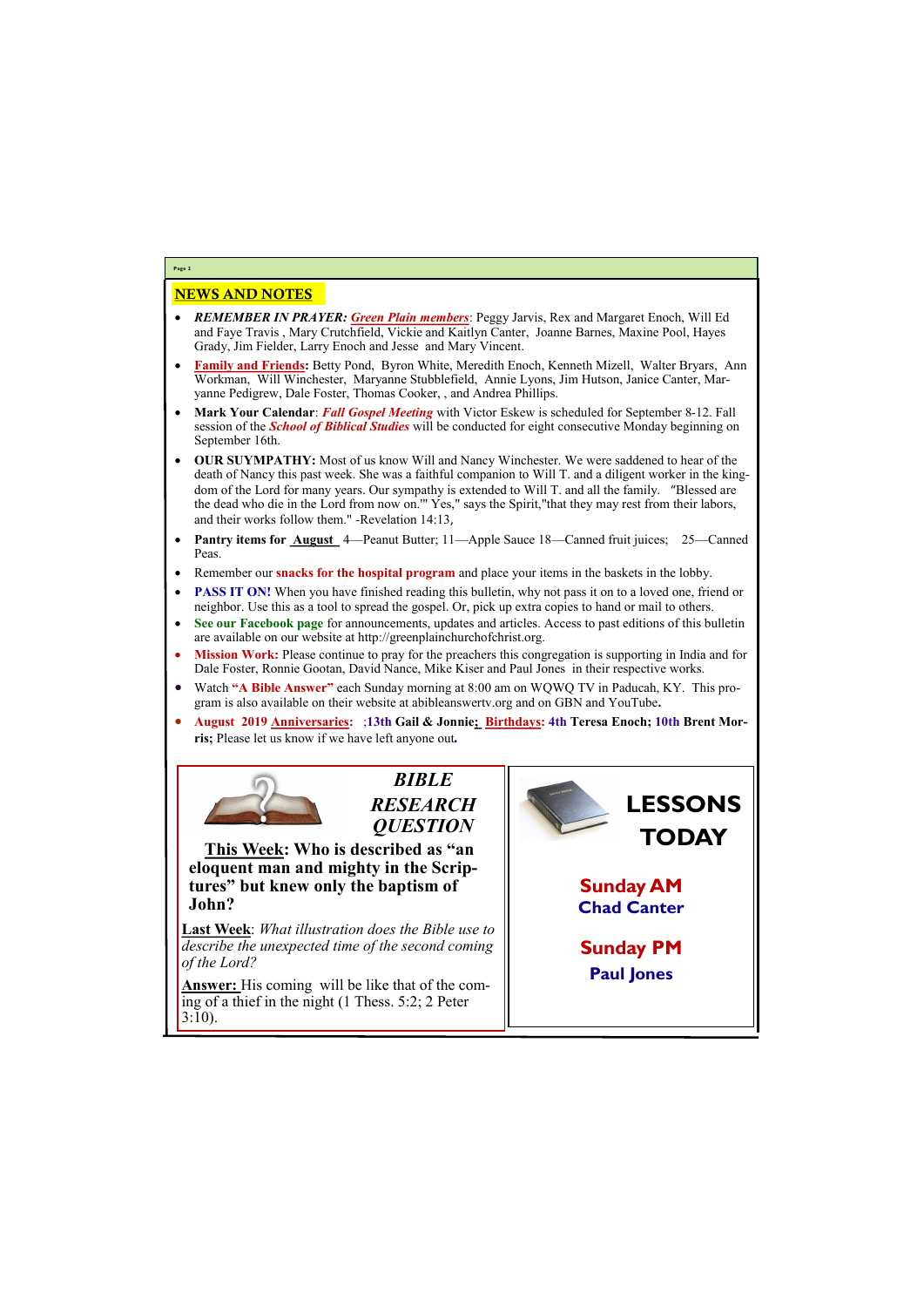**Page 3**

portance of the work of elders in the church today? What a joy it is to see shepherds in our day who truly care for the sheep. They not only care for the ninety-nine sheep who are doing well, but they especially focus their attention on that one sheep who has wandered away. Without shepherds, Christians struggle, for we need godly men to lead us. Thank God for those men who have hearts of compassion for those of us who are part of His flock!

—Palm Beach Lakes

church of Christ

*(Continued from page 1)*

### **MARRIAGE IS HONORABLE—IF IT IS SCRIPTURAL** *By Jonnie Hutchison*

Hebrews 13:4 reads, *"Marriage is honorable among all, and the bed undefiled; but fornicators and adulterers God will judge."* The only situation in which marriage is considered to be truly honorable and the sexual relationship acceptable is when fornication and adultery are n**ot** involved in that relationship. God does not sanction sin and thus will not sanction an adulterous marriage. Adultery and fornication are "works of the flesh" and those who engage in these sins will not go to heaven (Galatians 5:19-21). An adulterous marriage is described by Jesus in Matthew 19:9, *"And I say to you, whoever divorces his wife, except for sexual immorality, and marries another, commits adultery; and whoever marries her who is divorced commits adultery."* The only exception which allows an innocent spouse to remarry an eligible person is if he or she has divorced his or her previous spouse because that spouse committed adultery. If there is no adultery involved, but one divorces his or her spouse for any other reason and marries another person, then the result is an adulterous and dishonorable marriage in which the bed is defiled. This relationship is sinful and those involved stand in spiritual jeopardy unless they repent. Simply going through a marriage ceremony does not change a dishonorable marriage into an honorable one.

Sexual relationships between those of the same sex (homosexuality and lesbianism) are clearly condemned in the Bible as sinful. The inspired apostle Paul described such relationships as exercising "vile passions" being "against nature", "shameful" and having a "debased mind" (Romans 1:24-28). Clearly such relationships fall under the heading of fornication which is a violation of God's spiritual law. Going through a marriage ceremony does not change such relationships from dishonorable to honorable any more so than the adulterous relationships mentioned above.

Are "same sex" marriages honorable? **Corinthians 5:10).**

The truth is that marriage is honorable and the sexual relationship acceptable only if both parties have the scriptural right to marry. If either does not, then the marriage is not honorable nor the bed undefiled. God's law on marriage shows just how serious and important the marriage relationship is. Please don't take it lightly or you may regret it for an eternity.

*"For we must all appear before the judgment seat of Christ; that every one may receive the things done in his body, according to that he hath done, whether it be good or bad"* **(2**